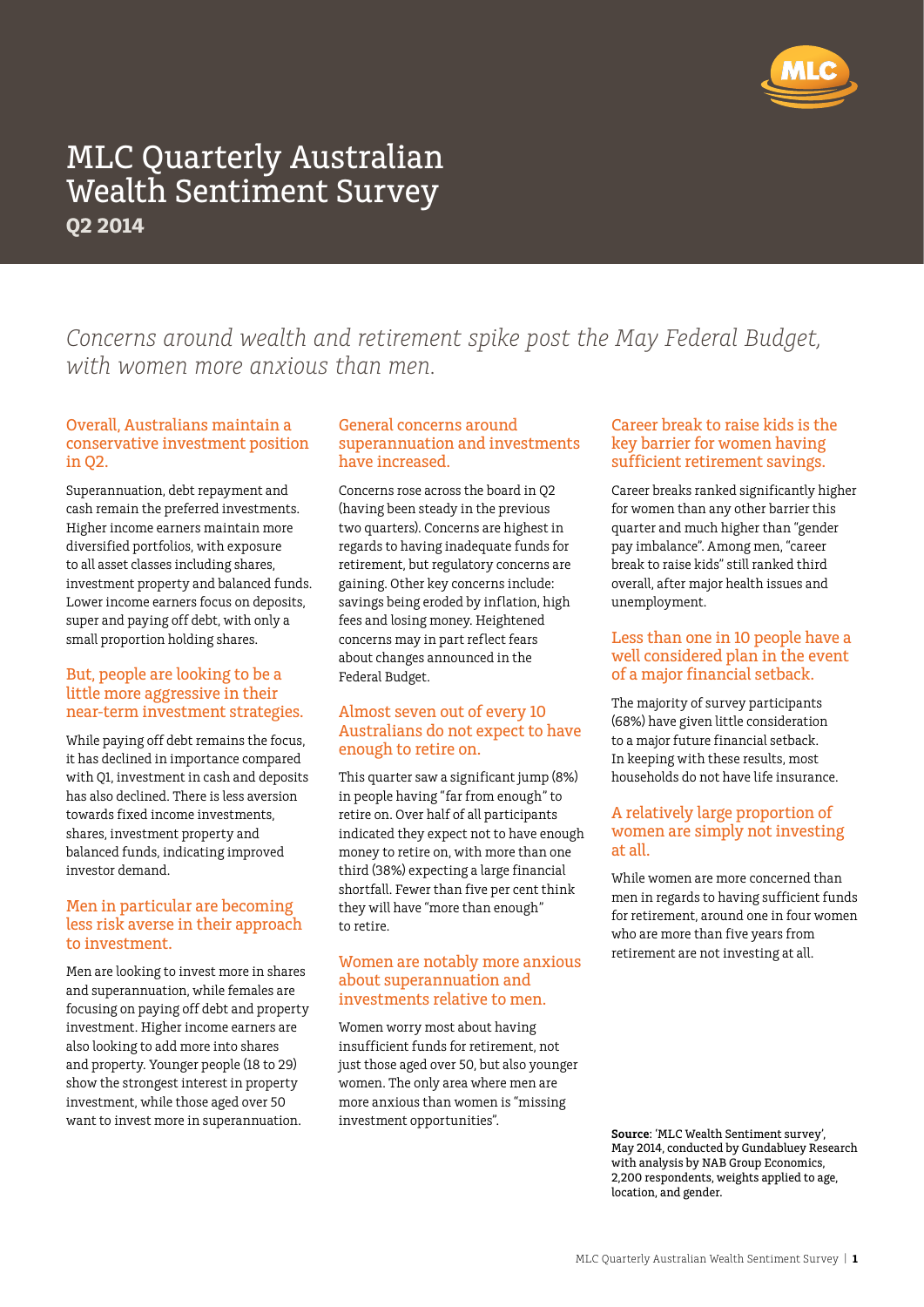Investors remain cautious but with slightly more focus on superannuation and less on paying down debt.



There was a significant increase in those expecting to have insufficient retirement savings post the May Budget.



### **Current financial situation**

**By age:** Older Australians have built diversified portfolios with exposure to all asset classes, while young people are focusing on paying off debt and starting to build up superannuation.



**By gender:** Females are focused more on property investment and paying off debt compared to males.

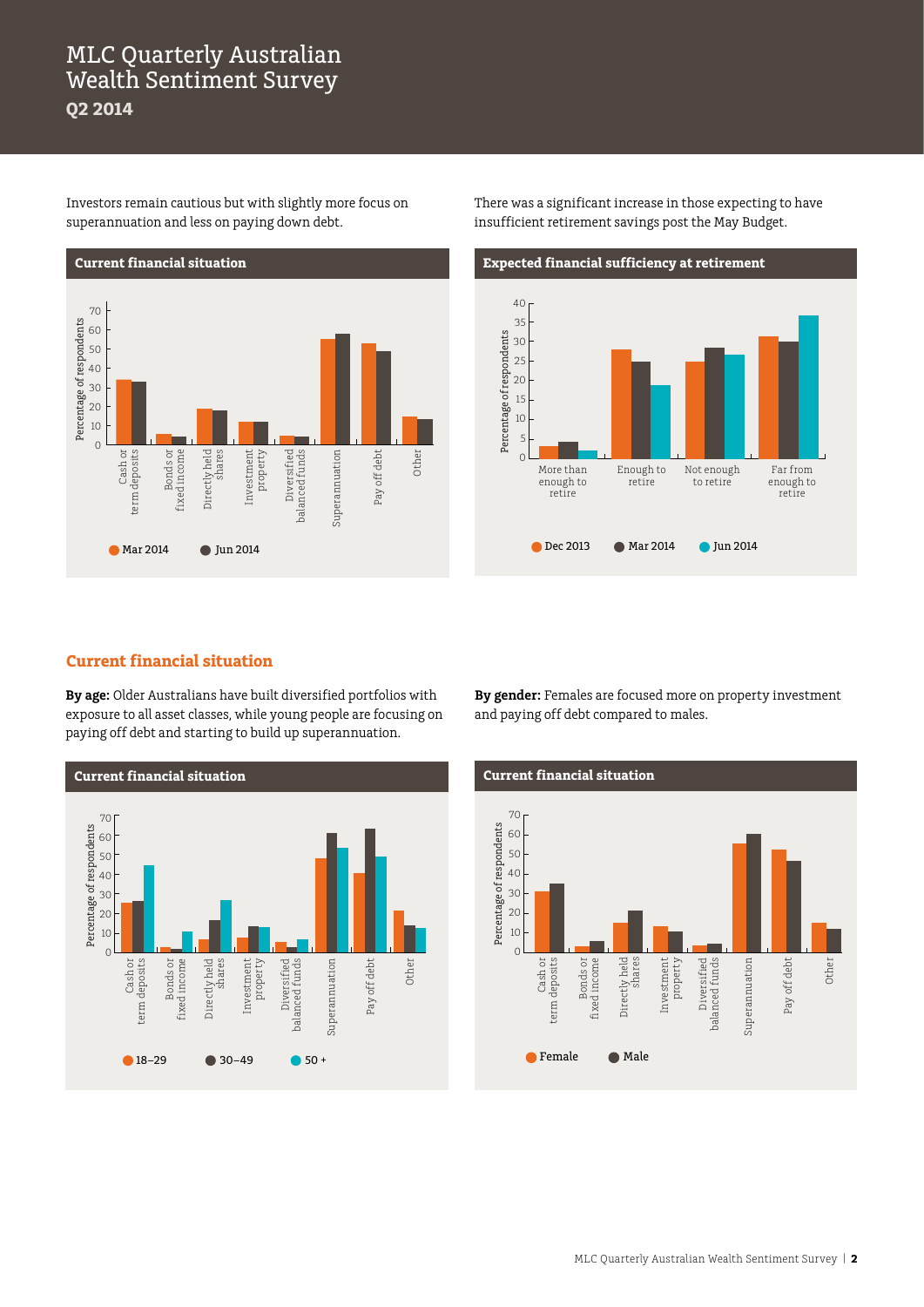**By income:** Higher income earners have more diversified portfolios. Generally, lower income earners hold deposits and super while paying off debt.



**Marital status:** Widows hold the most diversified portfolios while those in de facto relationships are the least diversified.



### **Investment strategy – net change over the next three months**

**Investment choice compared with last quarter:** Australians are becoming a little more aggressive in their near-term investment strategies. While paying off debt remains the focus, it has declined in importance compared with Q1, cash and deposits have also declined. There is less aversion towards fixed income investments, shares, investment property and balanced funds.

**By gender:** Both genders are keen to pay off debt (particularly females), while males are also interested in investing in superannuation.



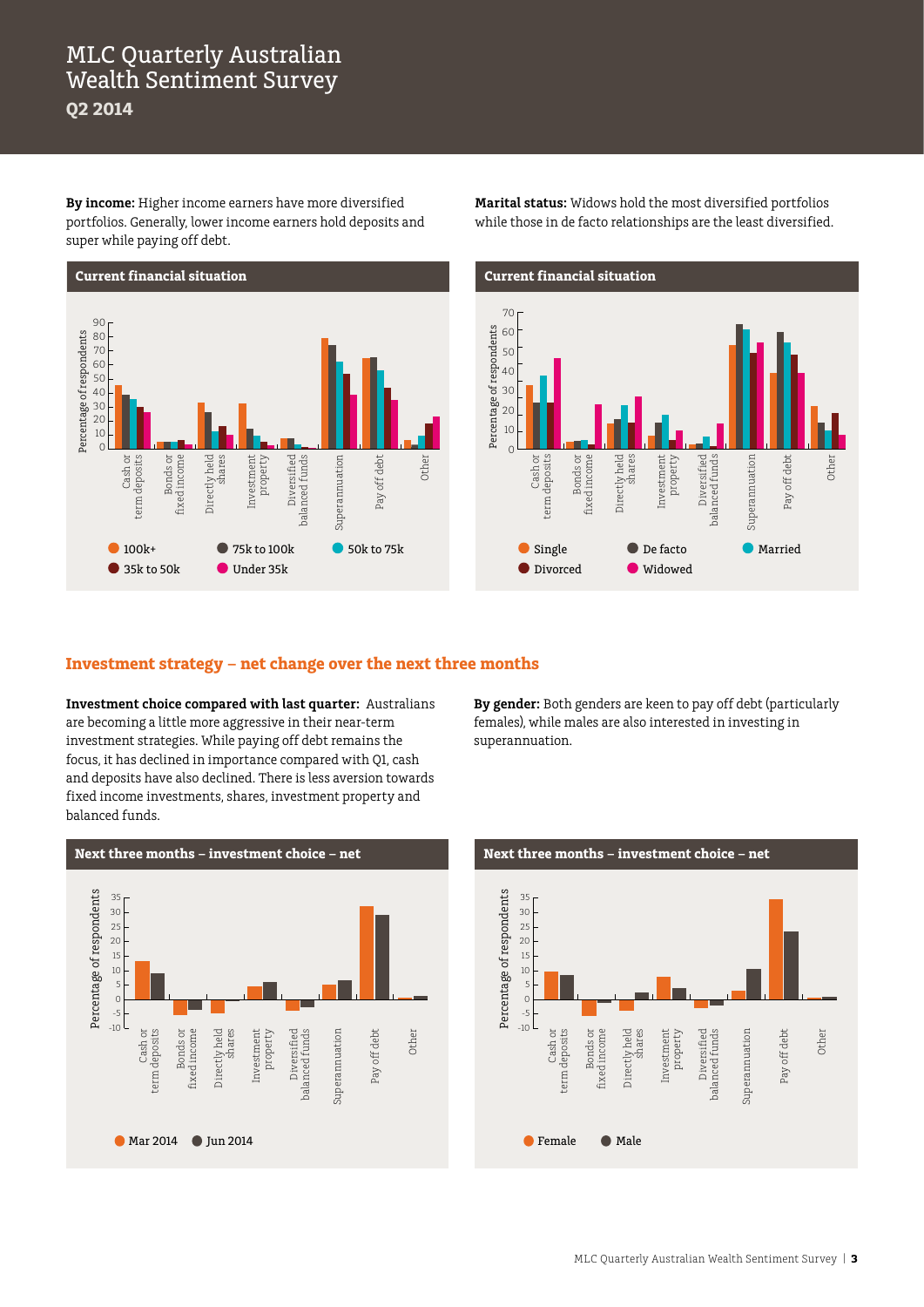**By income:** Higher income earners plan to add an investment property, increase superannuation and pay off debt. Lower income earners also plan to pay off debt (some by divesting).



**By age:** 18 to 29 year olds show strong interest in investment properties while those aged over 50 want more in superannuation.



### **Concerns about superannuation and investments**

**Concern over time:** People became more concerned across all categories in Q2, possibly due to fears about Federal Budget changes.



**By gender:** Females are generally more concerned than males about risks in superannuation and investments.

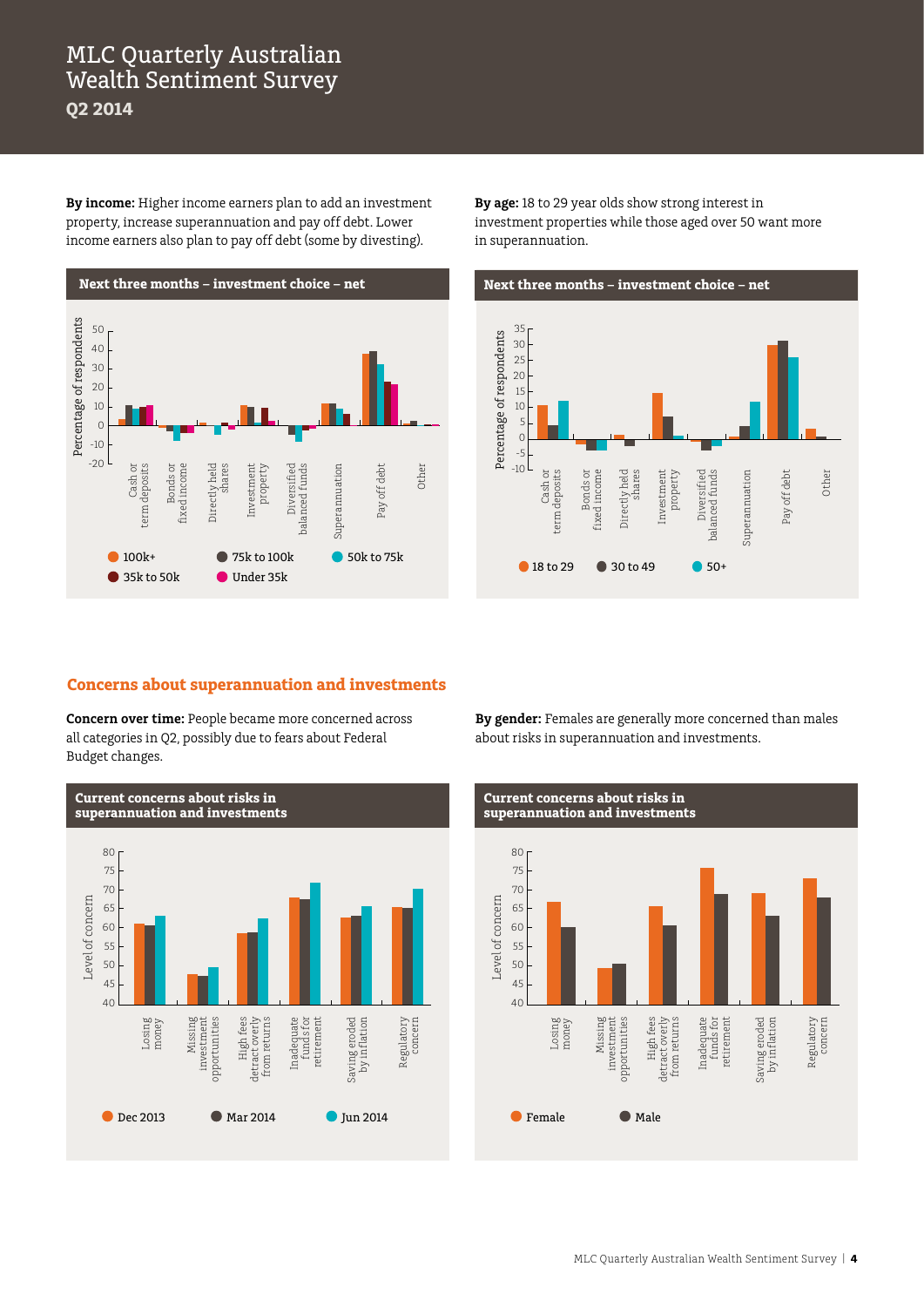**By gender and age:** Females aged over 50 are particularly concerned about having inadequate funds for retirement and regulatory issues. Young males are notably less concerned across most categories.



**By income:** Most people are concerned about inadequate retirement funds. High-income earners have less concern overall, but more concern about regulations.



**Females' concern over time:** Females' concern on risks in superannuation and investments has increased across all categories this quarter.



**By marital status:** Widows are the least concerned across all categories. Divorced people are the most concerned about super and investment risks, followed by people in de facto relationships.

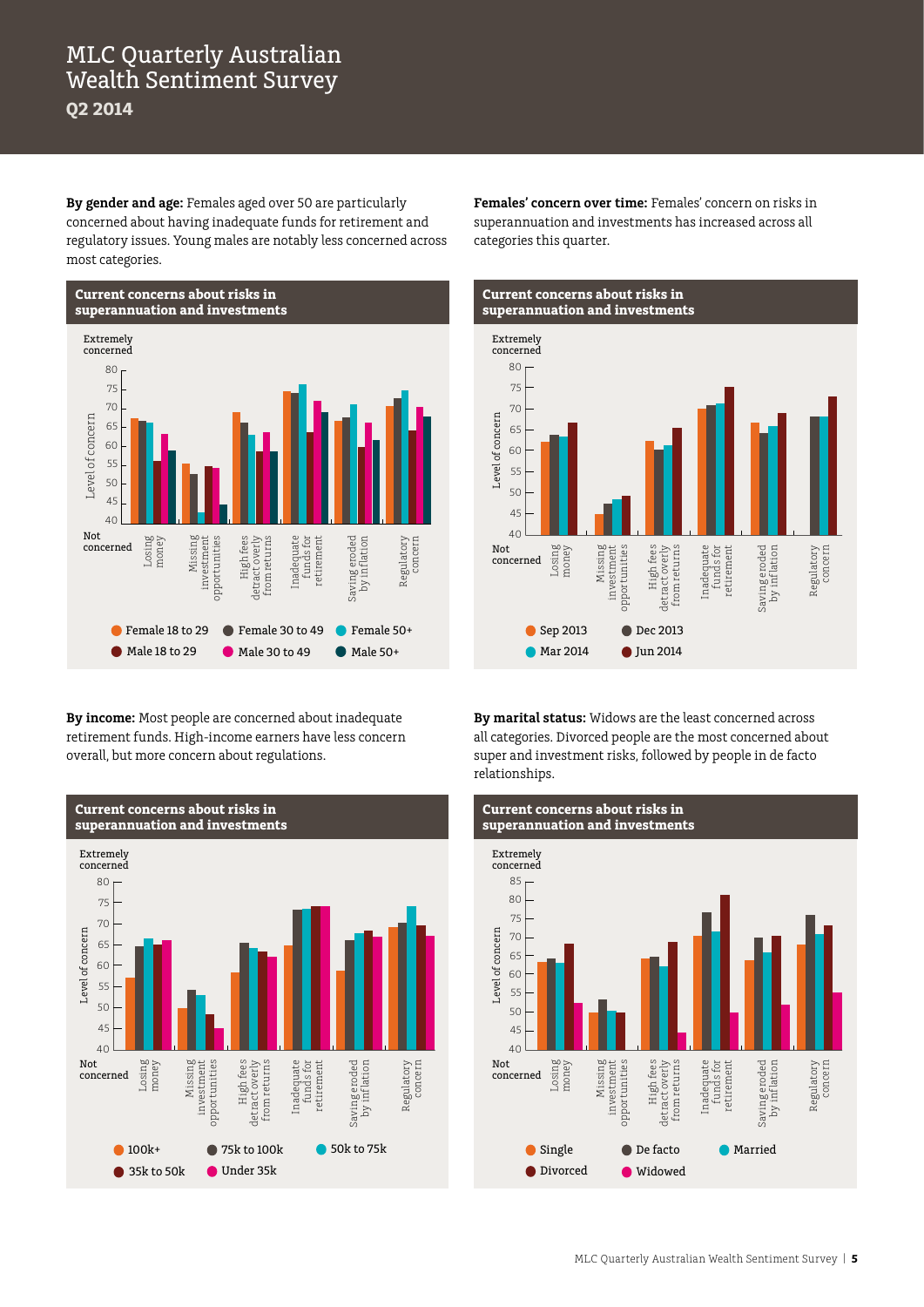### **Barriers and setbacks to financial sufficiency at retirement**

**Expected financial sufficiency over time:** There was a significant jump in those having "far from enough" to retire, possibly reflecting concerns over cutbacks announced in the May Federal Budget. Over half of all participants do not expect to have enough money to retire on. More than one third (38%) expect a large financial shortfall at retirement, and over a quarter (28%) expect a shortfall to lesser extent. Of those who expect financial sufficiency at retirement, less than five per cent think they will have more than enough to retire.



**Barriers to sufficient retirement saving over time:** While unemployment and major health issues have consistently ranked highly as the main barriers to sufficient retirement saving, "career break to raise kids" jumped this quarter to be the number one barrier.



**By gender:** While there was an increase in both genders expecting not to have enough to retire on, the proportion of female respondents who expected to have "far from enough to retire" was significantly higher than males (47% compared with 29%).



**By gender:** "Career break to raise kids" ranked significantly higher for women than other barriers this quarter, and much higher than gender pay imbalance. Among men, "career break to raise kids" still ranked third, after major health issues and unemployment. Both genders ranked divorce and financial responsibility for elderly parents as less significant.

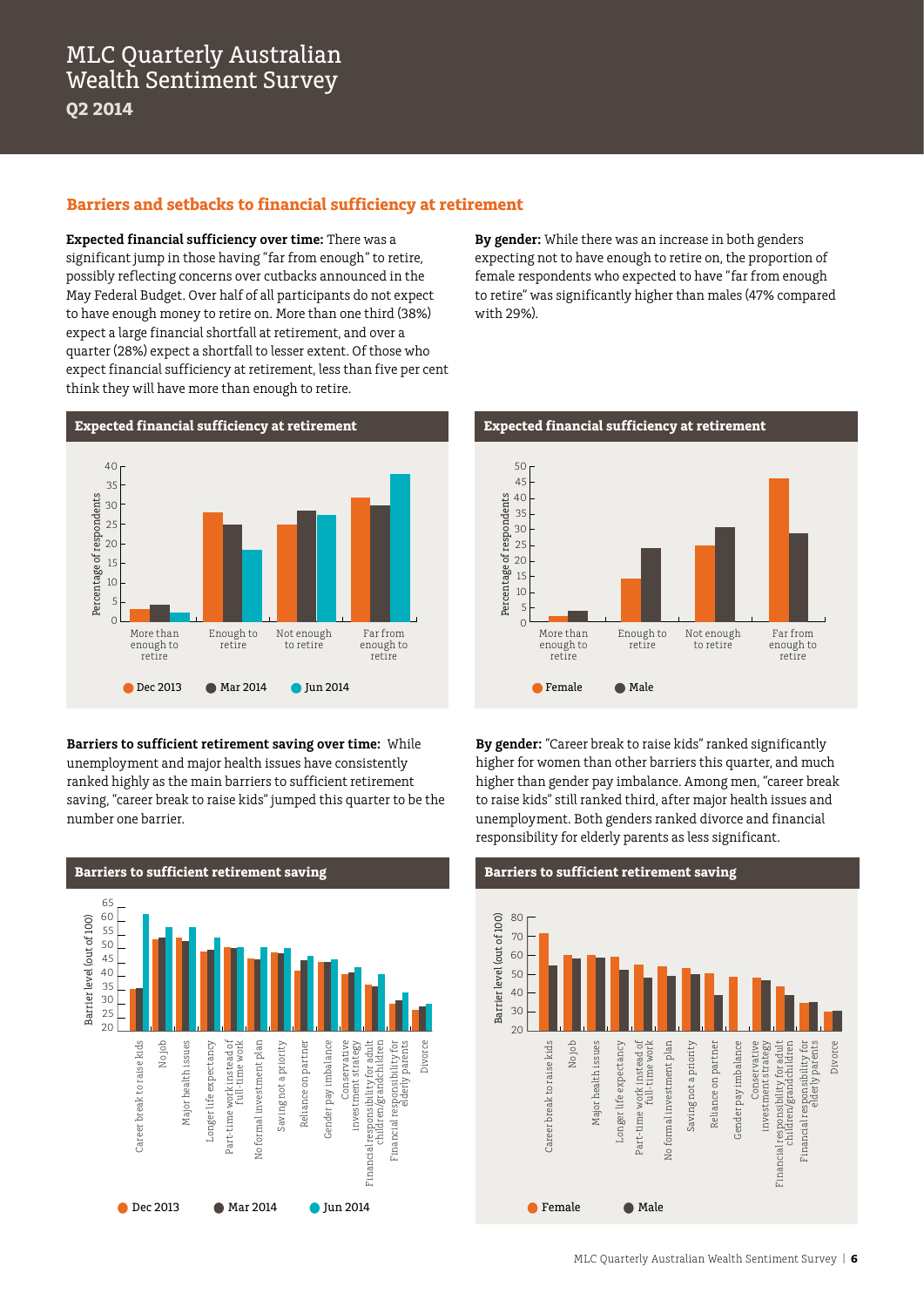**Level of consideration for major future financial setbacks to retirement plans:** The majority of people (68%) do not give much consideration to major future financial setbacks such as major health issues or unemployment. Fewer than one in 10 people give the possibility of a major financial setback a "high" level of consideration.

**Level of consideration for major future financial setbacks** 40 Percentage of respondents Percentage of respondents 30  $20$ 10 0

**By gender and age:** More than 40% of females aged 18 to 29 give a "very low" level of consideration to potential future financial setbacks.



### **Life insurance plans**

**Household size:** Most households do not have or want life insurance.



**By marital status:** More married people have or want life insurance compared with other groups.

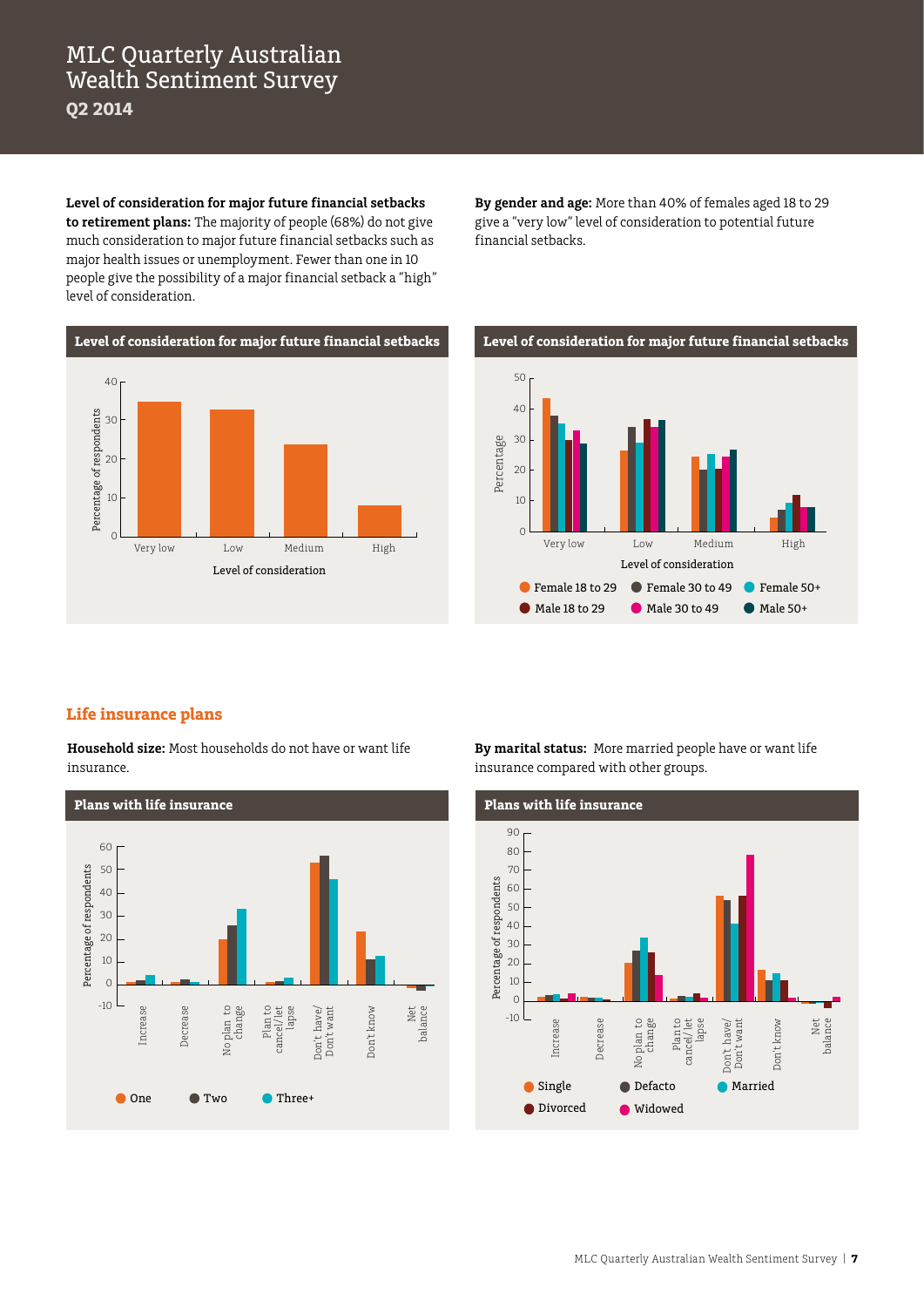### **Time to retirement and investment strategy**

**Investment strategy compared with last quarter:** There was a clear shift towards growth for those further from retirement.



**By gender:** When compared with their male counterparts, females are less likely to invest.



**By gender and age:** Women are less likely to invest than men across most age categories. Even for those aged over 50, this gender gap is apparent.

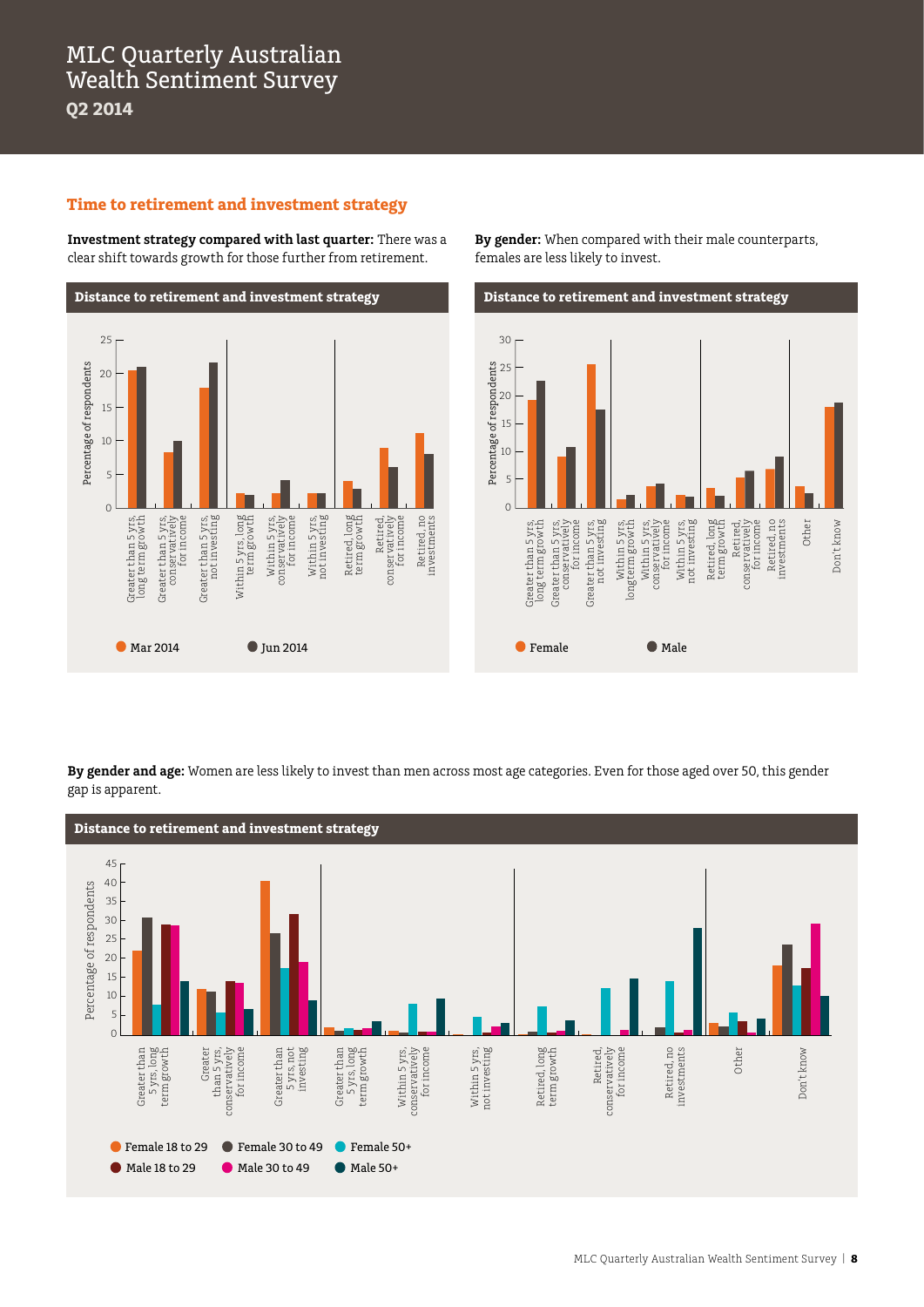### **Appendix 1: About the survey**

The MLC Quarterly Australian Wealth Sentiment Survey aims to assess the investment environment including investor intentions.

This survey is based on survey participants' responses to seven questions related to:

- • Current financial situation asking respondents to indicate current holdings in each asset class.
- Investment intentions asking respondents whether they are likely to invest more or less. This is based on respondents' intentions to change their portfolio mix. Net values shown are the difference in intentions.
- • Level of concern related to superannuation and other investments.
- • Likely change in life insurance.
- • Distance to retirement and investment strategy.

Approximately 2,200 respondents participated in the survey, with weights applied to age, location and gender to ensure the survey reasonably reflects the Australian population. The survey was conducted over the four weeks immediately following the May 13 Federal Budget.

The breakdown of our survey respondents – by age, location and gender – is shown in the charts below.